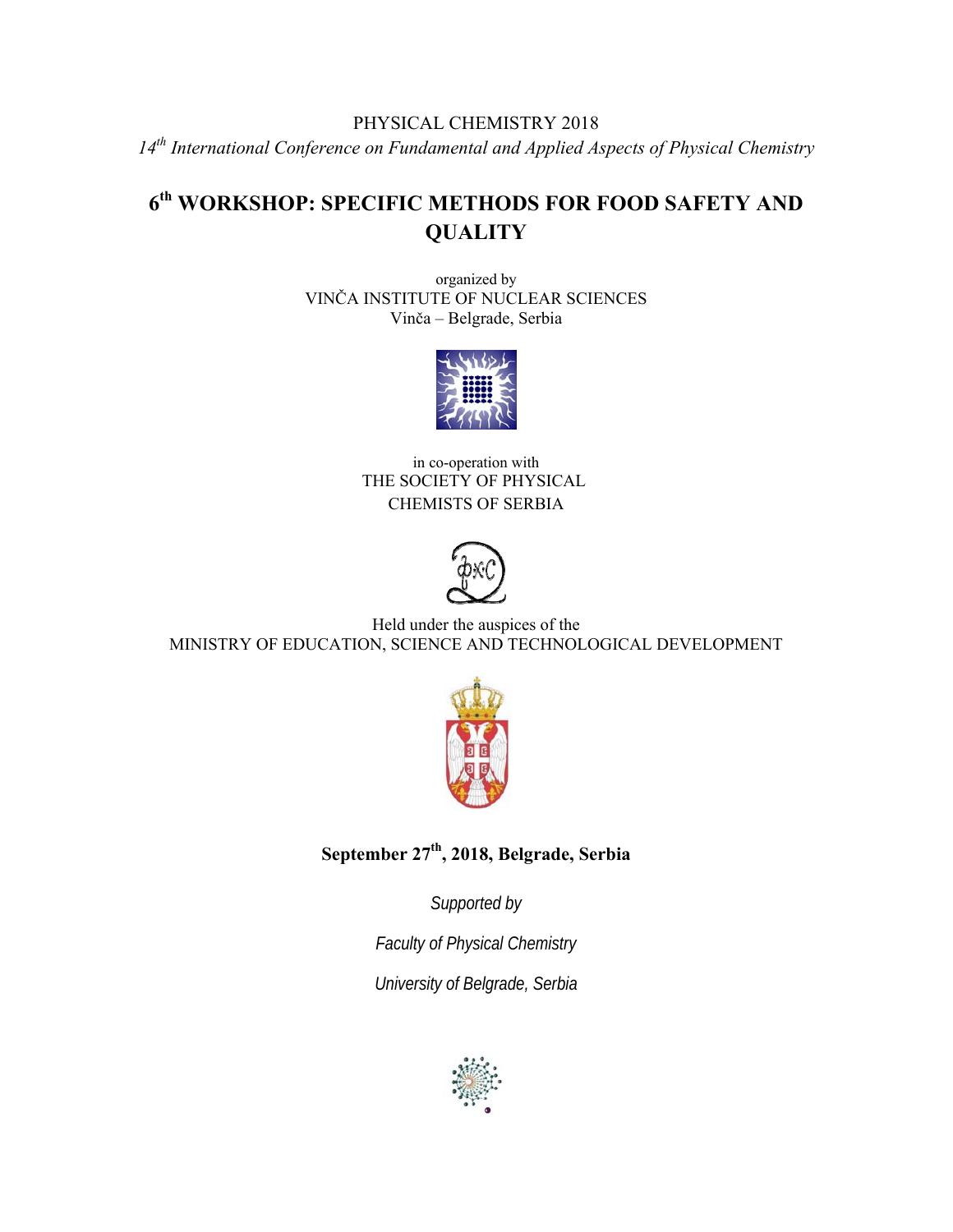## **FINAL PROGRAM**

## **CONFERENCE VENUE**

Kolarac building (Ilija Kolarac Foundation) Studentski trg 5, Belgrade

8:30-9:00 Registration Registration desk will be located in the Entrance Hall of the Kolarac building

9:00-9:10 Open ceremony – **JOSIF PANČIĆ HALL** (1ST FLOOR)

**A** - **SESSION**  *Chairperson:* Milovan Stoiljković

09:10-09:45 **PL A1**

## **J. Dahlmann**

*Ensuring food safety using LC/MS/MS workflows to identify and quantify target and unknown compounds* 

09:45-10:05 **IL A4** 

## **H. Wischmann, H. König and K. Schmidt**

*Glyphosate residues in honey and hive products*

10:05-10:25 **IL A1 S. Dimović, V. Stanić, M. Šlivić-Ivanović and D. Milojkov** *Food sterilization by ionizing radiation* 

10:25-10:55 *Coffee break and Poster session – the 1st floor hall* 

*Posters should be placed at 08:30 and removed between 15:30 and 15:45* 

10:55-11:15 **IL A2**

**C. Nunes** *Relation between pleiotropic activity of natural compounds and lipid membrane interactions* 

11:15-11:35 **IL A3**

## **S. Reiss**  *New dietary supplements based on natural compounds loaded in lipid delivery systems*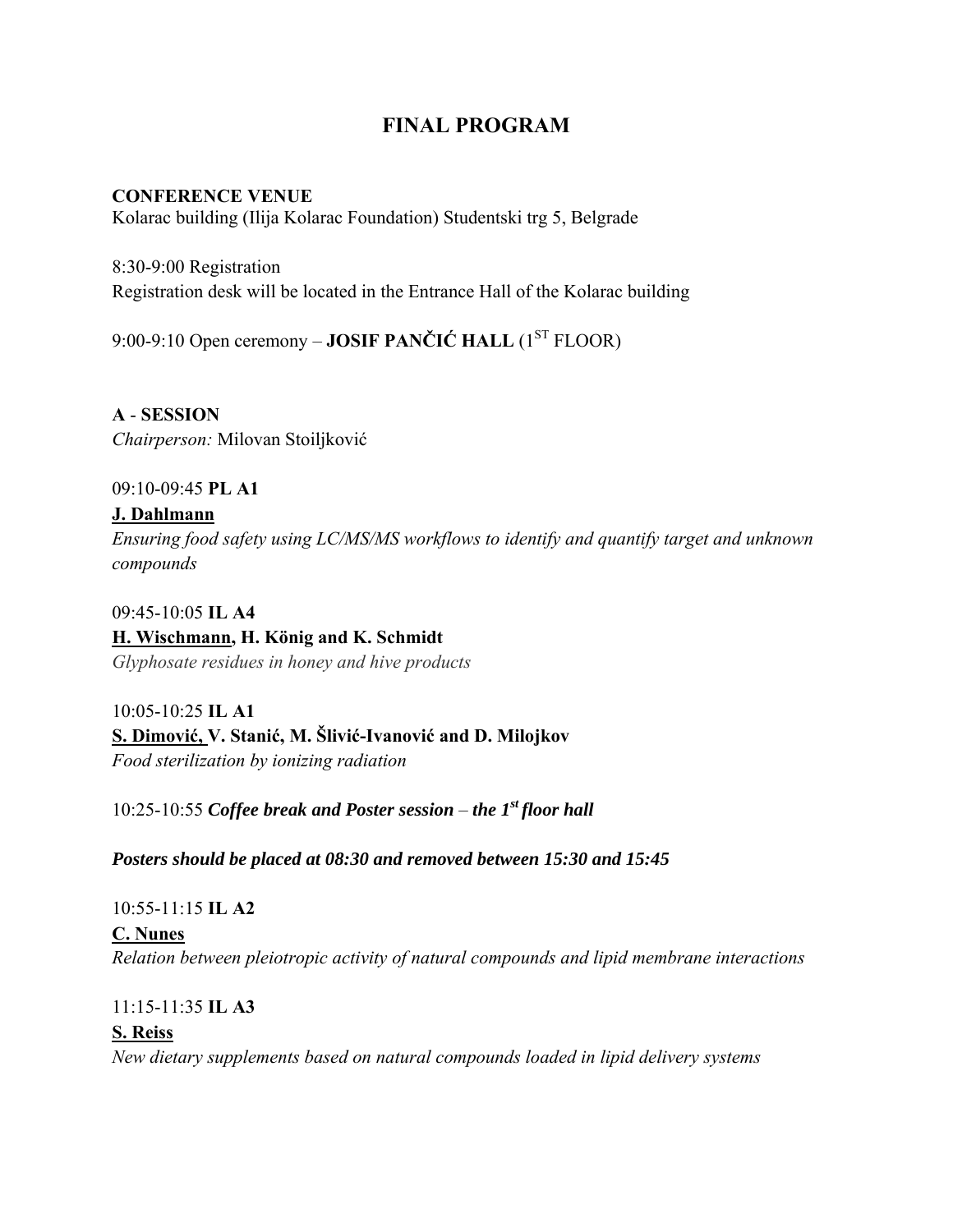**B** - **SESSION** 

*Chairperson:* Milovan Stoiljković

11:35-11:55 **IL B2 G. Marrazza, O. Hosu and G. Selvolini**  *Conducting polymer–based platform for electrochemical sensors* 

11:55-12:15 **IL B3 O. Hosu, L. Fritea, M. Tertiş, C. Cristea and R. Săndulescu** *Biomedical applications of carbon-based electrochemical biosensors* 

12:15-12:35 **IL B1 B. Ciui, M. Tertis, A. Cernat, I. Gandouzi, R. Sandulescu and C. Cristea** *Rational identification of pathogenic bacteria markers by electrochemical methods* 

12:35-12:55 **OP B1 J. Spasojević, I. Sredović Ignjatović, M. Rajković, P. Vukosavljević and Lj. Ignjatović** *Liquid chromatographic determination of ascorbic acid in fruits and juices*

13:00-14:00 *Lunch break*

14:00-14:30 *Poster session – the 1<sup>st</sup> floor hall* 

**C** - **SESSION**  *Chairperson:* Tatjana Momić

14:30-14:50 **IL C5 P. Trebše and M. Bavcon Kralj** *Determination of surfactant residues on different containers after manual cleaning*

14:50-15:10 **IL C1 K. Bohinc, M. Jevšnik and P. Raspor** *Bacterial adhesion and food safety* 

**15:10- 15:30 I. Nastasijević IL C3**  *Whole genome sequencing: a food safety management tool in meat industry* 

15:30-15:45 *Coffee break*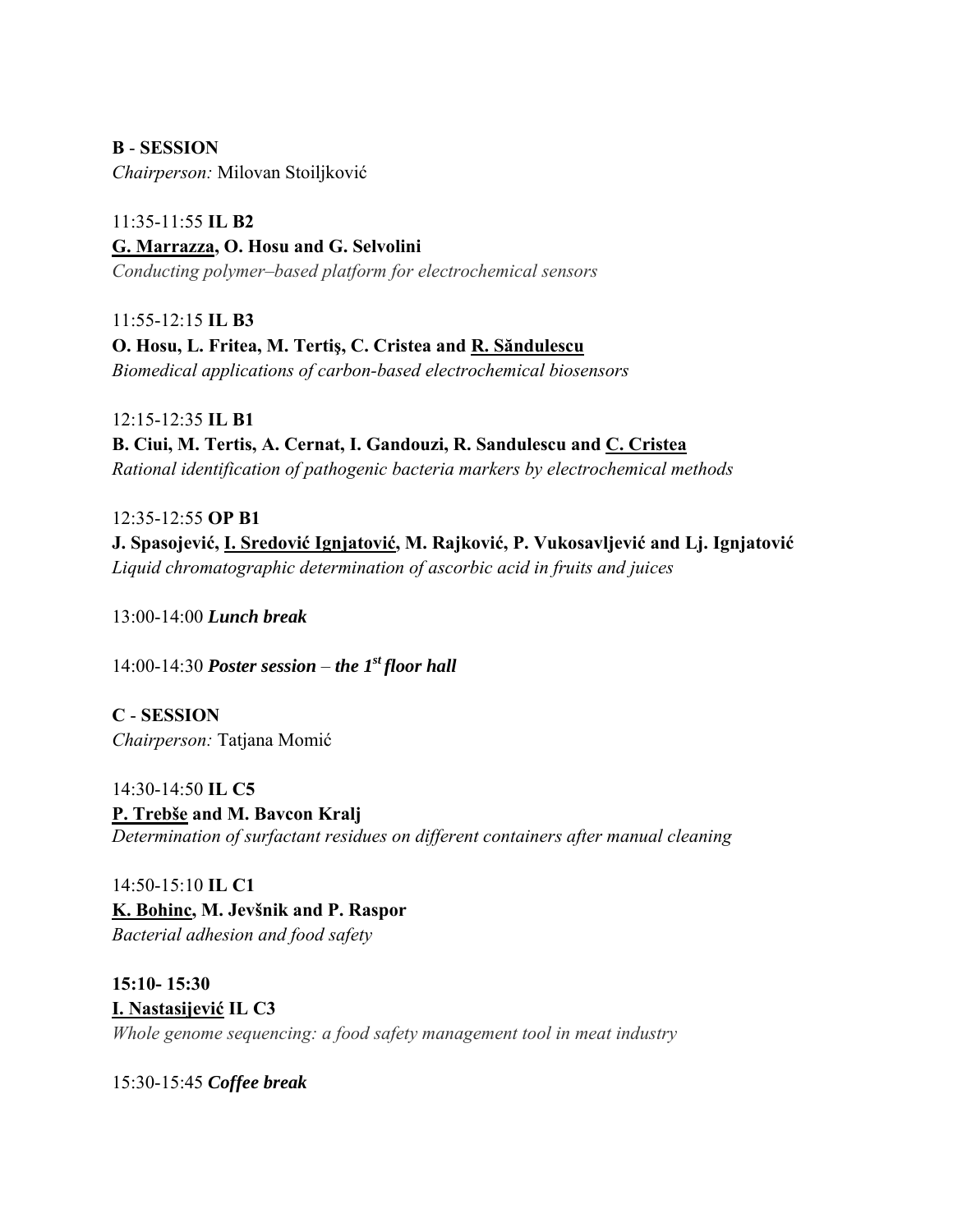#### 15:45-16:05 **IL C4**

**V. Stanić, K. Kalić, S. Dimović, D. Milojkov, S. Tanasković and V. Živković-Radovanović** 

*Preparation and antimicrobial activity of polyethylene composite with silver-doped fluorapatite* 

16:05-16:35 **IL C2** 

## **U. Čakar, A. Petrović, N. Grozdanić, B. Pejin and B. Đorđević**

*Phenolic profile, antioxidant properties and α-glucosidase inhibitory activity of blackberry wine made in different kind of microvinifications* 

16:35-16:45 Closing ceremony

### **POSTER PRESENTATIONS**

## **P A1. THE INFLUENCE OF SOUR CHERRY WINE ON THE FIRST LINE DEFENSE ANTIOXIDANTS DURING HYDROGEN PEROXIDE INDUCED OXIDATIVE STRESS IN RAT SYNAPTOSOMS**

M. Čolović, U. Čakar, D. Krstić, B. Pejin and B. Đorđević

## **P A2. EXTRACTION KINETICS OF SOME PHENOLIC COMPOUNDS DURING VINIFICATION OF GRAPE VARIETY CABERNET SAUVIGNON AND ITS ANTIOXIDANT PROPERTIES**

N. Lisov, U. Čakar, A. Petrović, V. Madžgalj and Lj. Bukarica-Gojković

## **P A3. EXTRACTION AND HPLC DETERMINATION OF β-CAROTENE FROM DARK HONEY SAMPLES**

S. Sunarić, M. Denić, J. Lalić , J. Živković, A. Spasić and T. Jovanović

## **P A4. HPLC DETERMINATION OF RETINOL CONTENT IN COMMERCIAL CULTURED DIARY PRODUCT**

M. Denić, S. Sunarić, J. Lalić, J. Živković, T .Jovanović, N .Trutić and G. Kocić

### **P A5. LEVAN AND LEVAN/PULLULAN BLEND FILMS: AFM AND FTIR SPECTROSCOPY CHARACTERIZATION**

B. Lončarević, V. Nikolić, N. Lugonja D. Randjelović, G. Gojgić-Cvijović, D. Jakovljević and V. Beškoski

### **P A6. CRUDE EXTRACTS OF CINNAMON AND OREGANO SPICES AS COMPONENTS OF PULLULAN BASED EDIBLE FILMS**

D. Jakovljević, B. Lončarević, G. Gojgić-Cvijović, A. Žeradjanin, K. Joksimović and V. P. Beškoski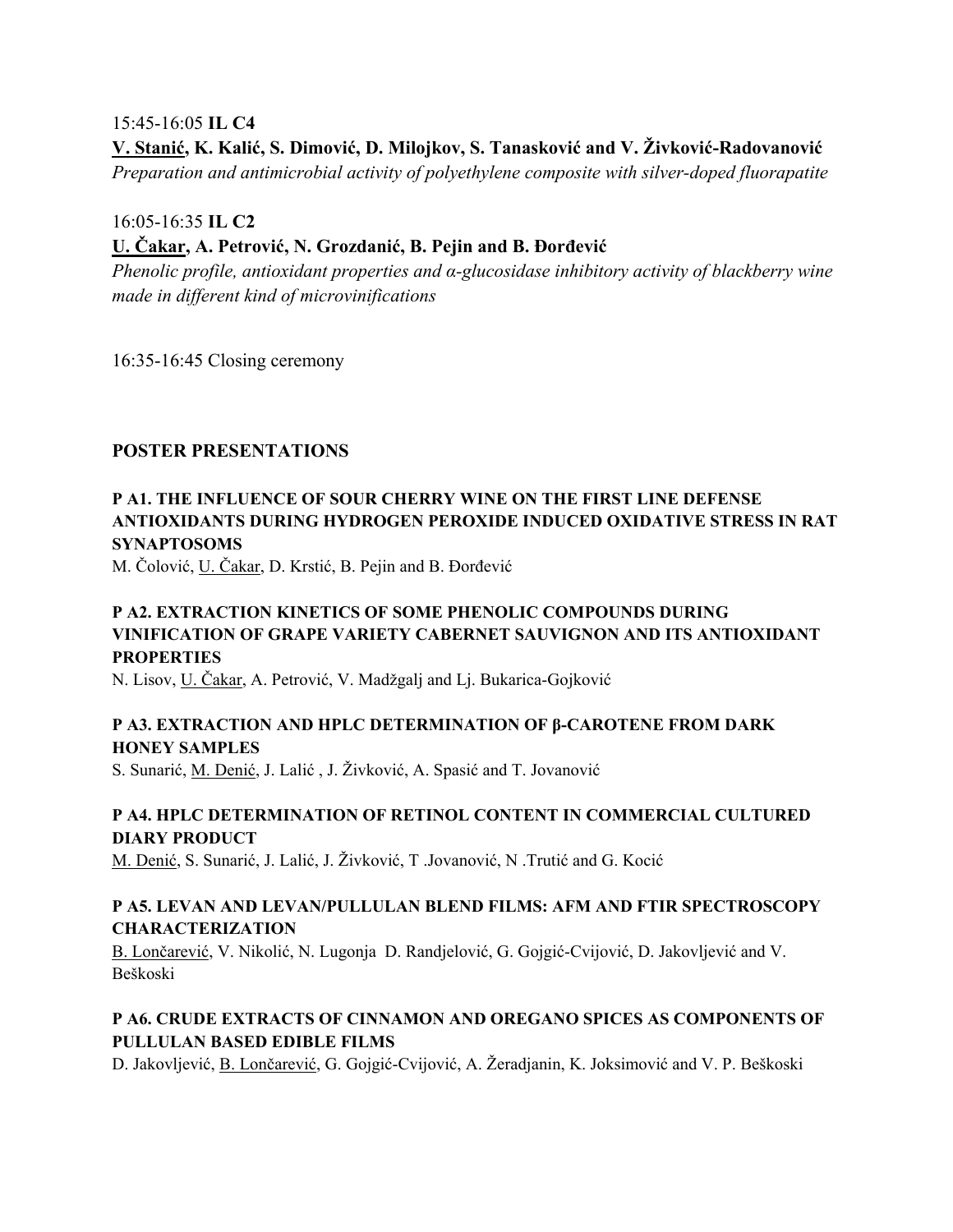#### **P A7. DETERMINATION OF TOTAL ANTIOXIDANT CAPACITY IN HUMAN MILK AND INFANT FORMULA**

N. Lugonja, D. Stanković, J. Milić, S Spasić and M. M. Vrvić

## **P A8. LACTOSE AND D-GALACTOSE CONTENT IN INFANT FORMULAS AND MOTHER'S MILK**

N. Lugonja, D. Jakovljević, S. Miletić, B. Lončarević, J. Milić, S. Spasić and M. M.Vrvić

## **P A9. THERMAL ANALYSIS OF WATER EXTRACTS OF BLACKBERRY AND RASPBERRY SEEDS**

D. Micić, S. Ostojić, M. Simonović and B.R. Simonović

## **P A10. THERMAL BEHAVIOR OF APPLE JAM FOLLOWED BY DIFFERENTIAL SCANNING CALORIMETRY AND MODULATED DIFFERENTIAL SCANNING CALORIMETRY**

S. Ostojić, D. Micić, S. Zlatanović, M. B. Simonović and B. R. Simonović

## **P A11. ASSESSMENT OF THE ANTIOXIDANT ACTIVITY OF FRUITS ORIGINATED FROM THE SOUTHERN BANAT USING BRIGGS-RAUSCHER REACTION**

M. Ritopečki, B. Jereminov, A. Ritopečki, J. Maksimović, N. Sarap and M. C. Pagnacco

## **P A12. MEASUREMENT OF RADIONUCLIDES AND ANTIOXIDATIVE PROPERTIES IN SOME SELECTED TRADITIONAL TEAS**

N. B. Sarap, J. D. Krneta Nikolić, J. P. Maksimović, M. C. Pagnacco, M. M. Rajačić and M. M. Janković

## **P A13. SURFACE-ENHANCED RAMAN SPECTROSCOPY FOR DETECTION OF ORGANOPHOSPHATES IN SOLUTION**

L. Mikac, B. Laban, M. Ivanda and V. Vasić

## **P B1. LIQUID CHROMATOGRAPHIC DETERMINATION OF ORGANIC ACIDS IN FRUITS AND JUICES**

E. Tordjman, I. Sredović Ignjatović, M. Spasojević, M. Veljović and Lj. Ignjatović

## **P B2. LASER INDUCED BREAKDOWN SPECTROSCOPY FOR QUANTITATIVE ANALYSIS OF PEPPERMINT TEA**

J. Petrović, S. Živković, J. Savović and M. Momčilović

#### **P B3. TOXIC ELEMENTS CONTENT IN GROWN AND WILD FUNGI: THE APPLICATION OF INDUCTIVELY COUPLED PLASMA–OPTICAL EMISSION SPECTROMETRY**

I. Miljković, T. Adžić, A. Ž. Kostić, N. Gršić, B. Popović and J. B. Popović–Djordjević

## **P B4. INSIGHT INTO FATTY ACIDS PROFILE OF VARIETY 'DESIREE' POTTATO TUBERS**

J. B. Popović-Djordjević, Z. Broćić, R. Petronijević and A. Ž. Kostić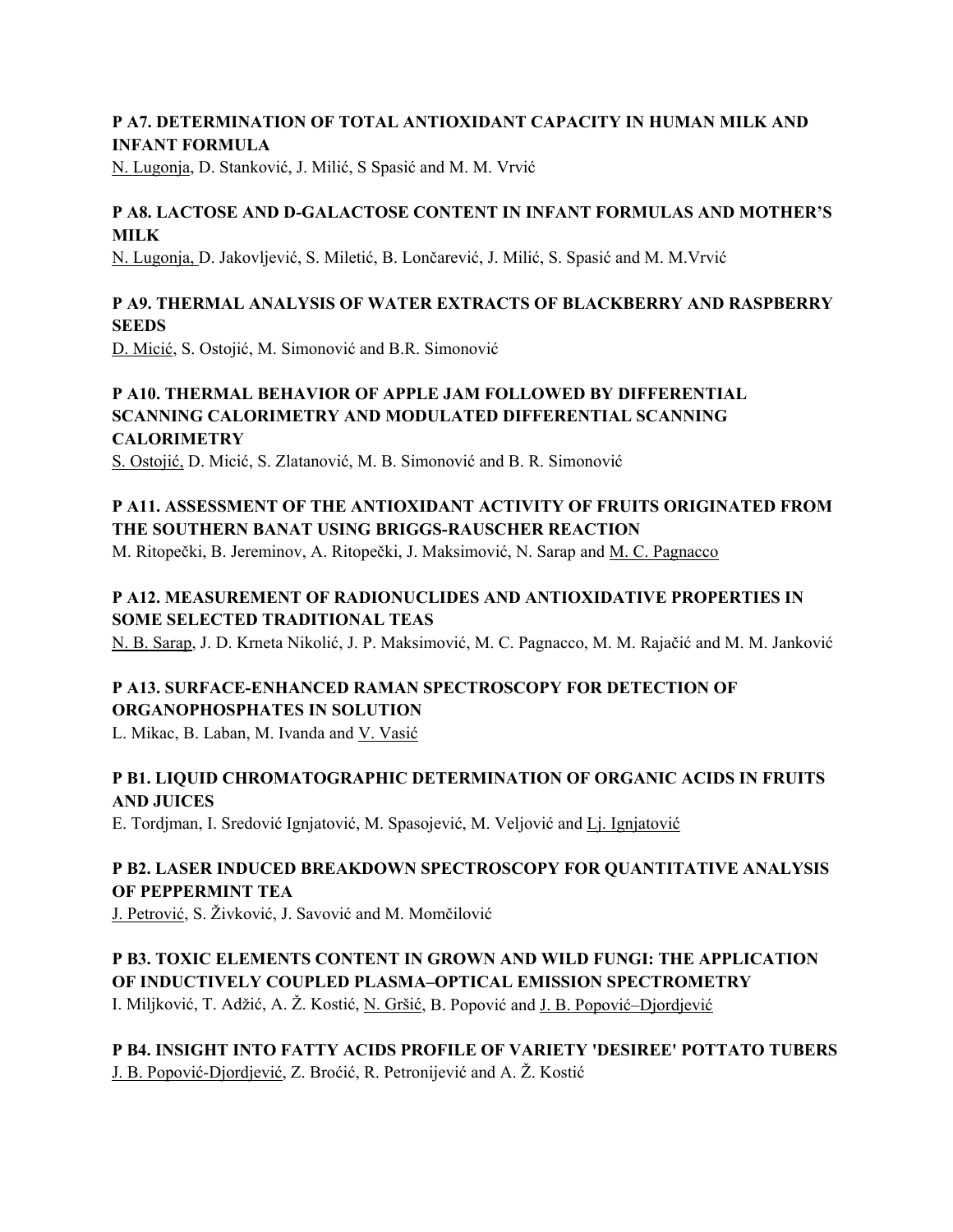### **P B5. COMBINING THE BEST OF FLEXIBLE, PORTABLE, AND PLASMONIC NANOSTRUCTURES WITH GRAPHENE-OXIDE FOR FOOD QUALITY AND SAFETY APPLICATIONS**

R.D. Rodriguez, A. Khalelov, V. Prakash, G. Mustarov, A. Lipovka, M. Fatkullin, M. Bing, A. Ilchuk, A. Ruban, S. Pavlov, A. Al-Hamry, O. Kanoun, S.K. Mehta and E. Sheremet

#### **P B6. THE CONTENT OF As, Cd, Cr, Ni and Pb IN ORGANIC COCOA POWDER**

S. Skeledžija, M.B. Rajković, A.Ž. Kostić, S. Popov and J.B. Popović-Djordjević

## **P B7. CHARACTERISATION OF A COMPOSITE OF APPLE POMACE WITH ROSE HIP TEA FOLLOWED BY DSC, TGA AND IR**

S.Zlatanović, S.Ostojić, O.Kovačević, B.Kovačević, D.Micić and S. Gorjanović

#### **P C1. IMPROVEMENT OF Fe, Zn AND Mn BIO-AVAIALBILITY BY FERTILIZATION**

V. Dragičević, M. Smić, S. Oljača, M. Stoiljković, B. Kresović and M. Brankov

## **P C2. GRAPHENE-BASED MATERIALS FOR REMOVAL OF ORGANOPHOSPHATE PESTICIDES FROM DRINKING WATER**

T. Lazarević-Pašti, S. Gutić and I. Pašti

### **P C3. BIOLOGICAL EFFECTS OF RED WINE POLYPHENOLS**

A. Leskovac, S. Petrović, B. Stanimirović, B. Pejin and Ž. Tešić

### **P C4. SYNTHESIS AND CHARACTERIZATION OF LUMINESCENT FLUORAPATITE NANORODS FOR LABELLING OF** *Saccharomyces cerevisiae* **CELLS**

D. V. Milojkov, B. J. Nastasijević,V. Živković-Radovanović, G. V. Janjić, S. D. Dimović, D. R. Mutavdžić and V. Dj. Stanić

## **P C5. ETHANOLIC SPICE EXTRACTS AND WINE AS NATURAL ANTIFUNGALS IN RAW PORK MEAT**

D. Mitić Ćulafić, S. Brnjos, T. Stević, B. Nikolić, J. Knežević-Vukčević and M. D. Pavlović

## **P C6. RED WINE MARINADES AS A VEHICLE TO CONTROL BACTERIAL CONTAMINATION ON BEEF**

B. Nikolić, B. Vasilijević, J. Knežević-Vukčević, M. Pavlović and D. Mitić-Ćulafić

### **P C7. ANTIBACTERIAL AND CYTOTOXIC POTENTIAL OF** *Gentiana lutea* **ROOT AND LEAF EXTRACTS**

S. Cvetković, B. Nastasijević, S. Đukanović, D. Mitić-Ćulafić, J. Knežević-Vukčević, T. Marković, D. Radanović and B. Nikolić

#### **P C8. FOOD FORENSICS**

E. Omanović-Mikličanin